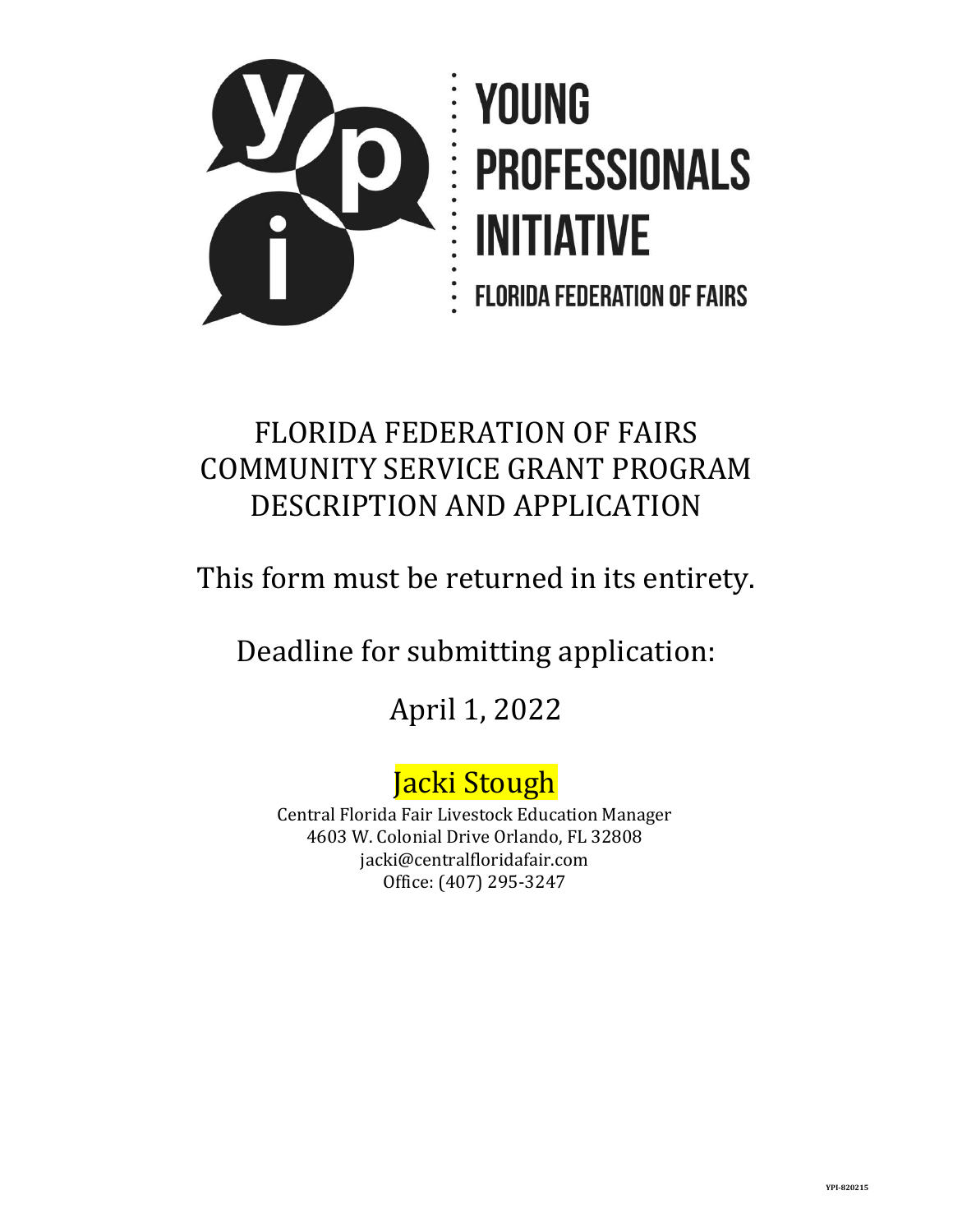### YOUNG PROFESSIONALS INITIATIVE **COMMUNITY SERVICE GRANT PROGRAM**

- Please print or type all information.  $\bullet$
- If space provided is inadequate please attach additional papers to the application

| <b>PROJECT DATA</b>                                            |               |                             |  |
|----------------------------------------------------------------|---------------|-----------------------------|--|
|                                                                |               |                             |  |
| Was the event or project accomplished during fair?             | Yes           | No                          |  |
| Was the event held on the fairgrounds?                         | $\bigcap$ Yes | $\vert$   No                |  |
| Is this an annual event?                                       | Yes           | $\overline{\phantom{a}}$ No |  |
| Was this the first year for the event?                         | $\vert$ Yes   | $\Box$ No                   |  |
| Photos of event attached?                                      | Yes           | N <sub>o</sub>              |  |
|                                                                |               |                             |  |
| Who was the intended recipient or target segment of the event? |               |                             |  |
| <b>COLLABORATING PARTNERS:</b>                                 |               |                             |  |